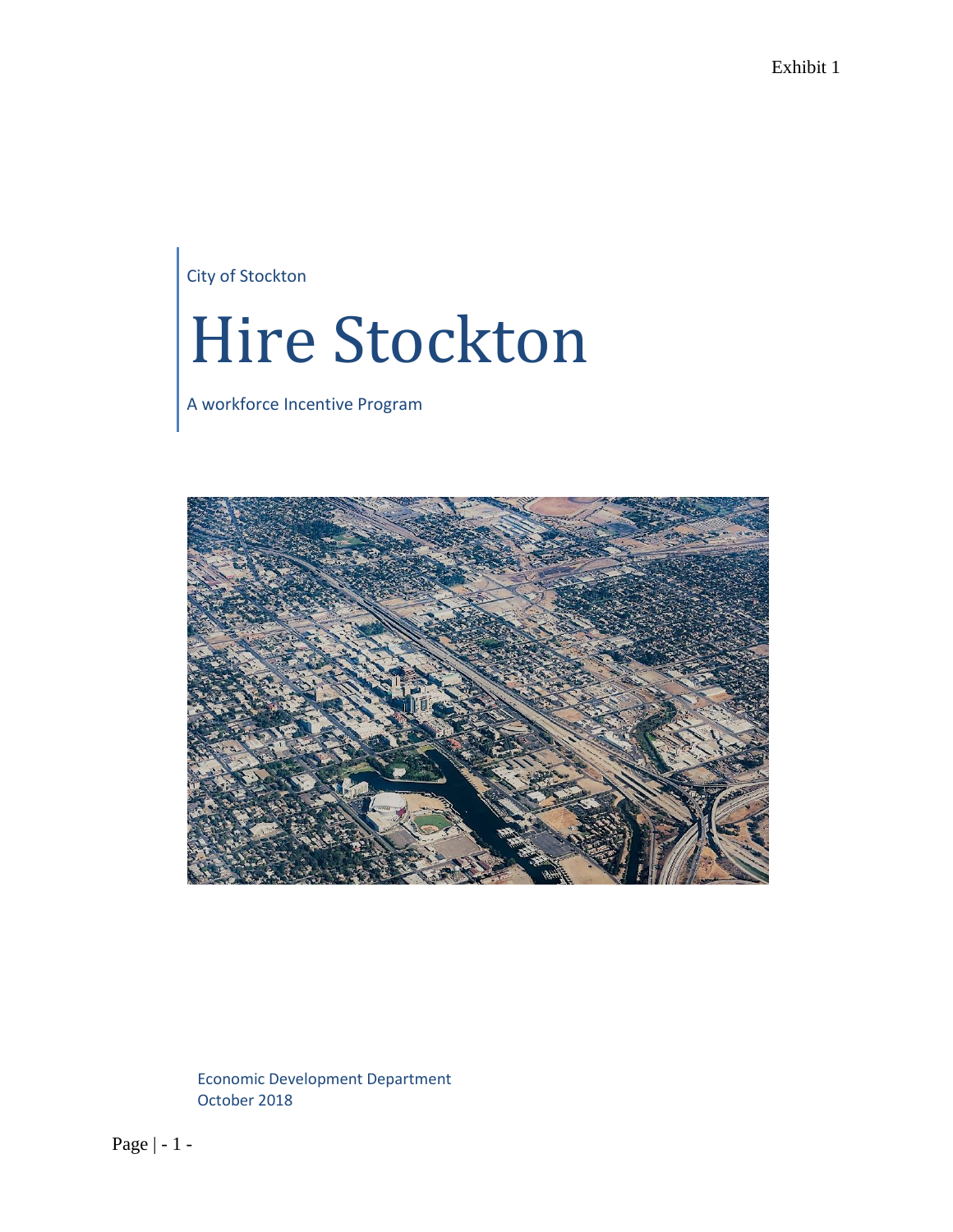# **Mission and Objectives**

The City of Stockton Economic Development Strategic Plan, published in 2015, identified core goals of economic development in Stockton. Critical to economic development is the retention and expansion of existing industry and development of business incentives.

Among the most significant challenges to industry can be the attraction and retention of a highly qualified workforce. Additionally, an ongoing challenge facing some Stockton residents is access to quality, high-wage employment opportunities. To mitigate the challenges facing residents and businesses, the City of Stockton has developed a unique new workforce incentive grant to address both sides of this equation simultaneously.

Hire Stockton is a new workforce grant program designed to encourage existing businesses to hire, train and retain employees from designated local (economically distressed) census tracts.

The program seeks to support four key aspects of workforce and economic development: increased wages, job growth, technology investment, and productivity enhancement.

The program supports full-time production, technology support or direct customer service positions created in Stockton. This program is intended to support high wage employment opportunities to residents in economically disadvantaged areas.

# **Administration**

Administration of the City of Stockton's Hire Stockton Program shall be the responsibility of the Director of the Economic Department, or designee, including promoting the program and processing all applications. The Hire Stockton Program will be funded using General Funds as approved by Stockton City Council. Funding of \$50,000 to be used toward assisting businesses with workforce training and development for fiscal year 2018-2019 for this program.

# **Type of Assistance**

The parameters of the various components of the Hire Stockton Program are set forth below. The City will award grants up to \$10,000 per company. The following terms apply:

- 1. Only businesses located within Stockton city limits are eligible for this program.
- 2. Grants shall only be awarded on a reimbursement basis.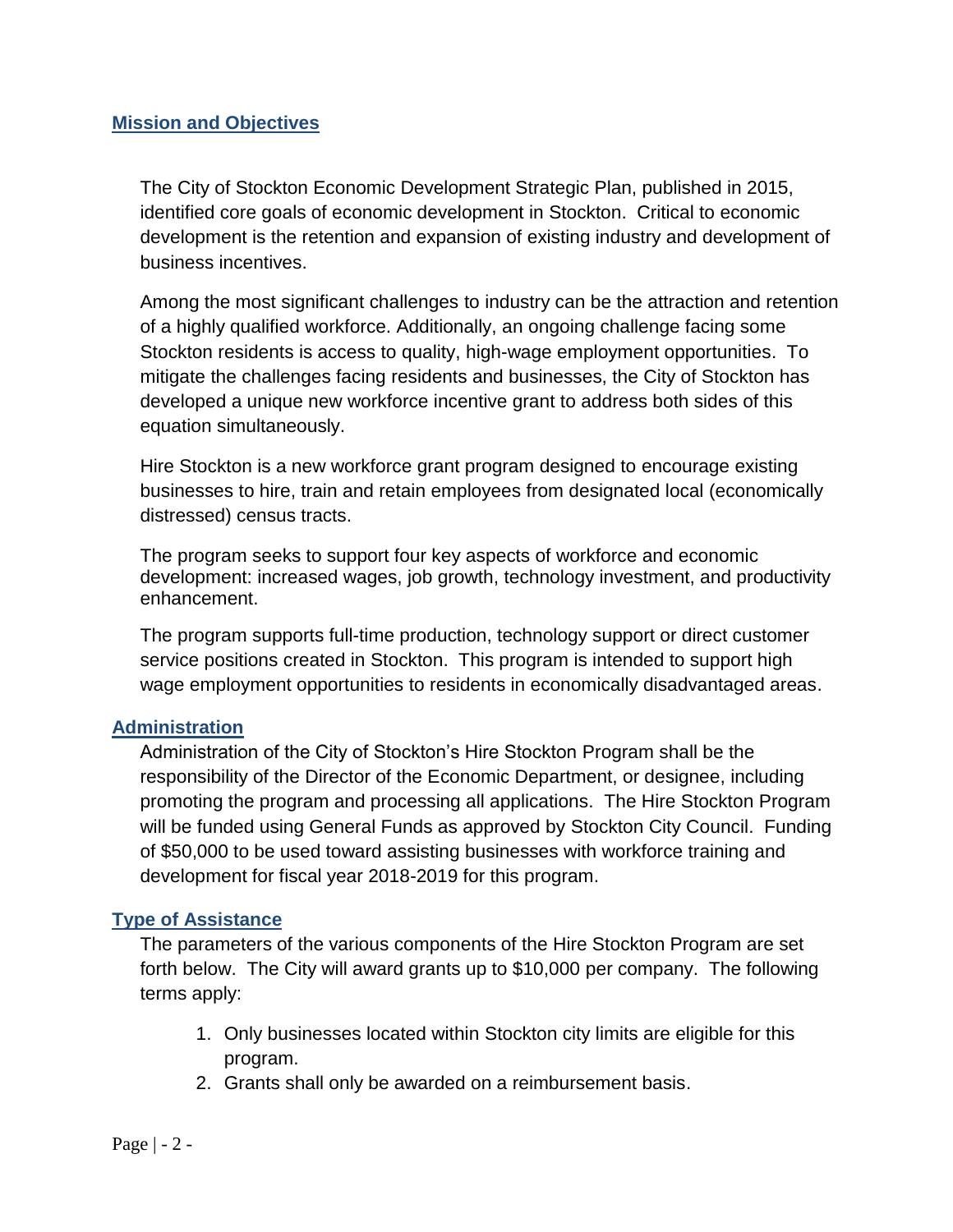- 3. Companies must hire, train and retain the new employee for at least one year (minimum of at least 52 consecutive weeks).
- 4. Employees hired and trained must reside in a targeted census tract as identified in the attached map.
- 5. Wage requirements apply, see below chart for further details.

# **Grant Funds**

Incentives shall be offered on reimbursement basis only. Grant award amounts of \$5,000 to \$10,000 (*based on expected level of pay and retention of newly hired employee for a minimum of one year)*. The maximum grant amount to be expended for this program shall not exceed \$10,000 per company/applicant and is relative to level of pay for the newly hired employee.

For all approved applications, the City of Stockton will distribute grant funds after targeted employees have successfully completed one year of employment and all program reporting forms have been submitted to the City of Stockton Economic Development Department. Once all employee related information is verified by City staff, a request for funds will be submitted to accounts payable for grant distribution.

| <b>Wages Paid per Hour</b> | <b>Grant Funds Awarded per</b><br><b>Full-Time Employee</b> |
|----------------------------|-------------------------------------------------------------|
| \$20-\$22.49               | Up to \$5,000                                               |
| $$22.50 - $24.99$          | Up to \$7,500                                               |
| \$25 and Up                | Up to \$10,000                                              |

# **Grant Funds awarded based on Wages Paid**

# **Applicant Eligibility**

Businesses interested in applying for grant funds should be those types with training needs for new technology, industrial skills, or manufacturing processes and who pay wages at or above a livable wage, which for this program is defined at \$20 per hour.

- 1. Business must be located within Stockton city limits.
- 2. Employer of more than 20 employees.
- 3. Employer must have been located within Stockton for a minimum of five years.
- 4. For purposes of this program, new employees are required to be permanent, fulltime positions with paid benefits packages and be paid a minimum of \$20 per hour.
	- a. Full Time Positions are defined as positions where an employee is employed on average at least 30 hours per week.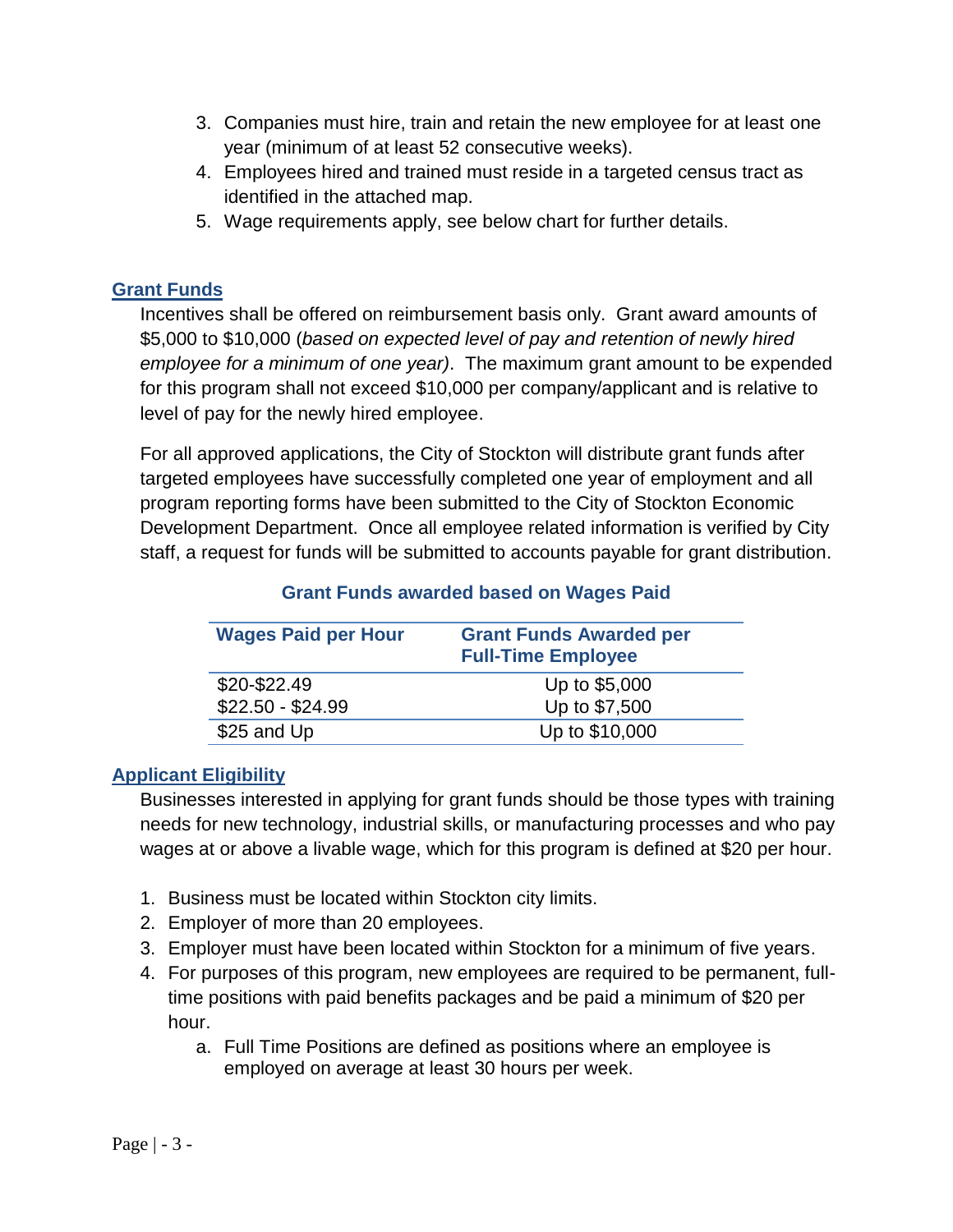- b. Paid Benefits are defined as company provided health insurance which the company pays at least 50% of the premiums for participating employees.
- 5. Eligible new hires must be employed for at least one year (minimum of 52 consecutive weeks).
- 6. Applicants will be required to enter into an agreement with the City in order to qualify for disbursement of grant funding.
- 7. Applicants will be required to submit all required documentation to verify eligibility.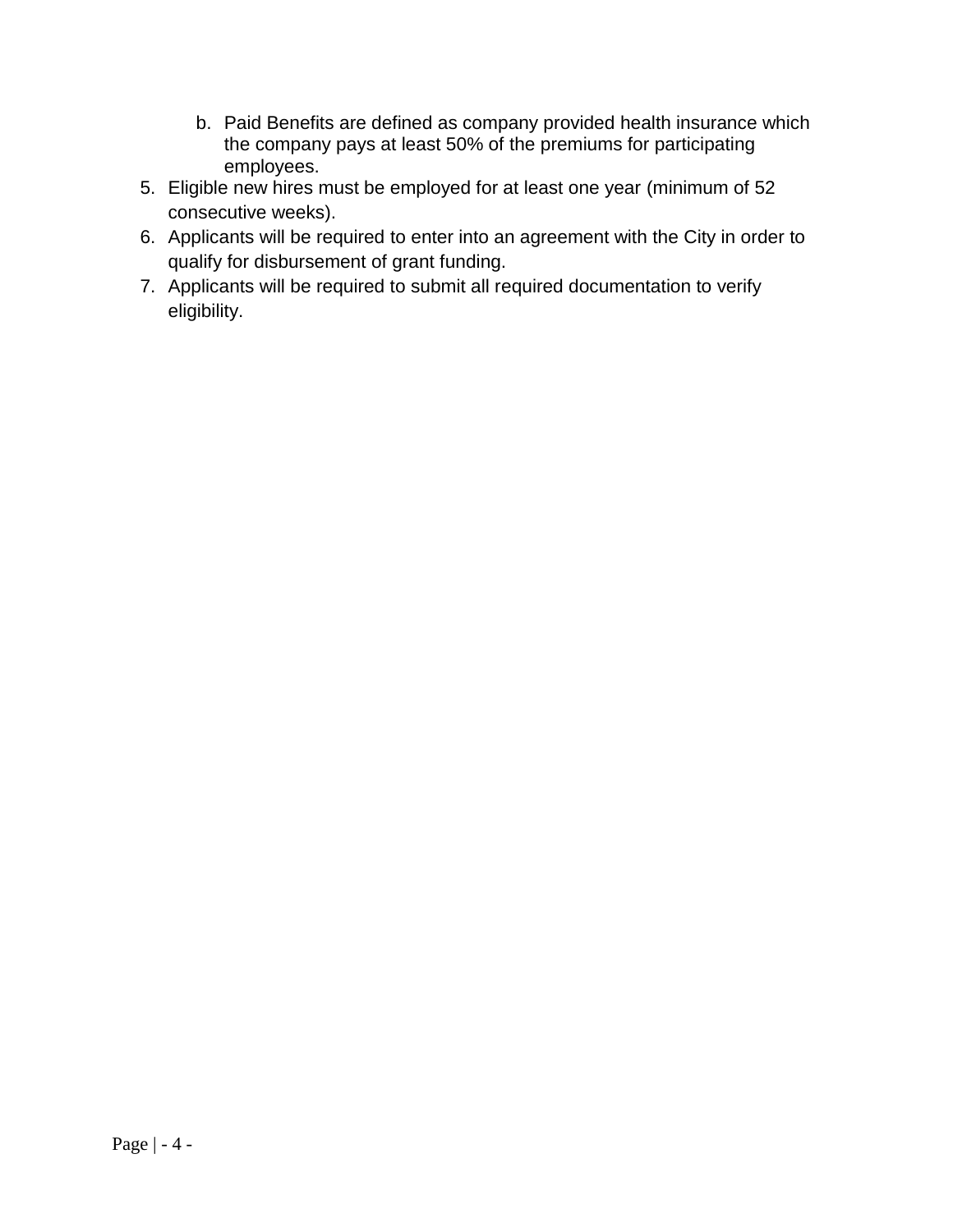#### **Qualified Employees**

Workforce training grants will be awarded to businesses that hire, train and retain new employees who are unemployed or underemployed and reside in one of the designated eligible census tracts. The following map illustrates the program's designated census tracts from which employers must hire to be eligible for grant funds. **Economically disadvantaged areas have been identified as census tracts in the City of Stockton where 30% (***or more***) of families live below the federal poverty level of \$25,094 for a family of four.**



Page | - 5 -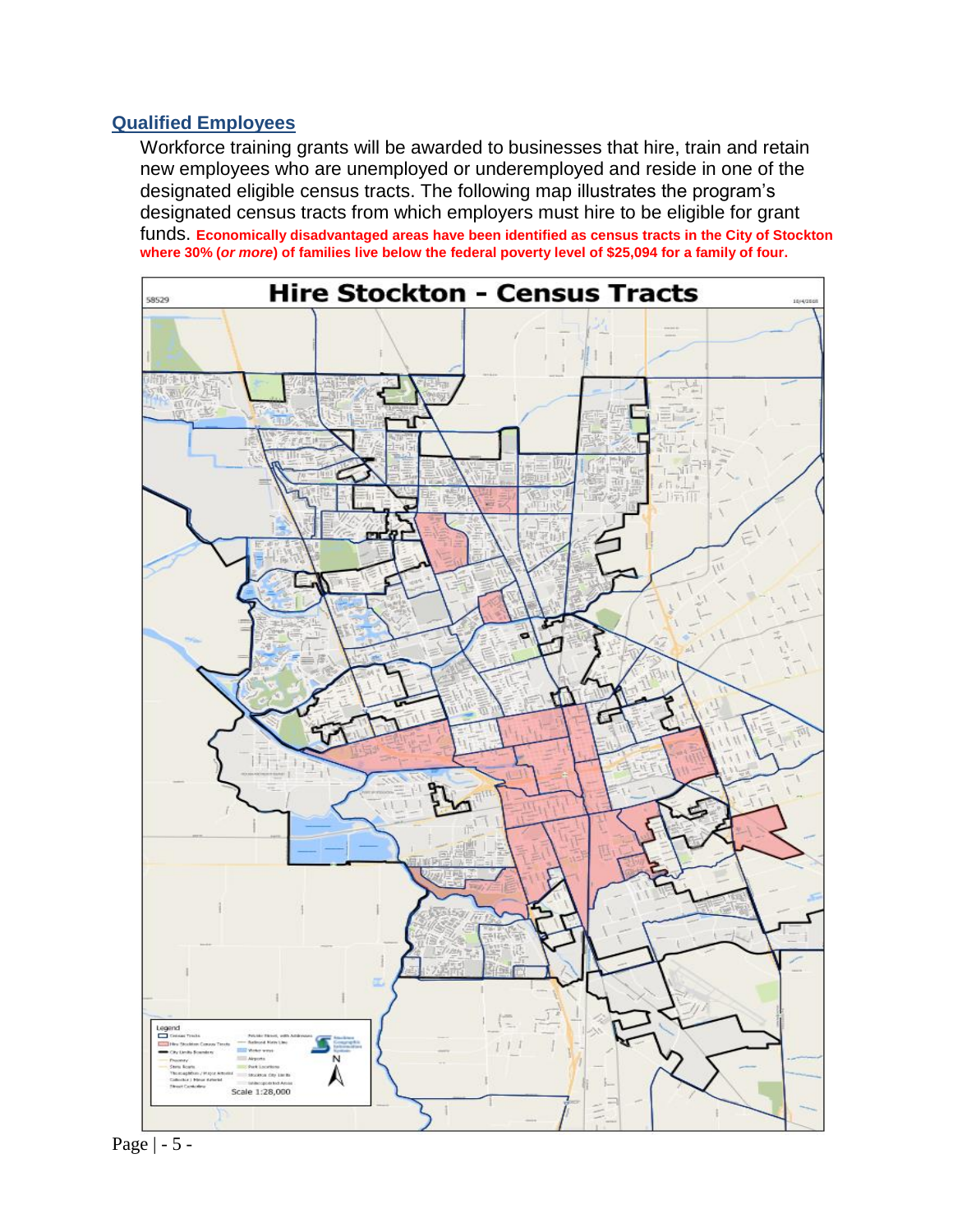# **Rules and Exceptions**

- 1. Grant funds are awarded on a first come, first served basis.
- 2. Funds must be used for hiring and training employees who reside in one of the program's designated census tracts, and documentation will be required to receive grant funds.
- 3. Newly hired employees must remain employed for at least one year after hired (minimum of 52 consecutive weeks).
- 4. Grant funds may only be used for new hires.
- 5. Grant funds not eligible for relatives or dependents of the employer or for business owners.
- 6. Wages must be those that the employer pays Federal Unemployment Tax Act (FUTA) taxes.
- 7. Wages must be paid by the employer.
- 8. Employers are only eligible for grant disbursement AFTER all qualifications have been met and verified. This includes hiring an employee who resides in a census tract as detailed on the accompanying map, retaining the employee for a minimum of one year (minimum of 52 consecutive weeks) after initial hire date and meeting the wage requirements as outlined in these guidelines.

# **Performance Reporting:**

Recipients must submit all required documentation required by the program guidelines including; employee data such as place of residence, wages paid, and status of employee (active or inactive). All grant funds will be distributed based on employers' documentation of compliance with Hire Stockton rules.

# **Grant Amounts:**

The maximum grant amount to be expended for this program may not exceed \$10,000. The Economic Development Director shall have discretionary authority to reduce or increase funding for a project based upon specific criteria.

# **Grant Applications:**

- 1. Applicants may submit one application per business/per year.
- 2. Applications should be submitted to the Economic Development Department located at 400 E. Main Street, 4<sup>th</sup> Floor, Stockton, CA.
- 3. Applications can be submitted in person, via U.S. Mail or through electronic submission at sheba.person-whitley@stocktonca.gov.
- 4. No application fee to participate in this program.
- 5. All grant applications will be reviewed by Economic Development Department staff to determine eligibility and conformance of the program guidelines.